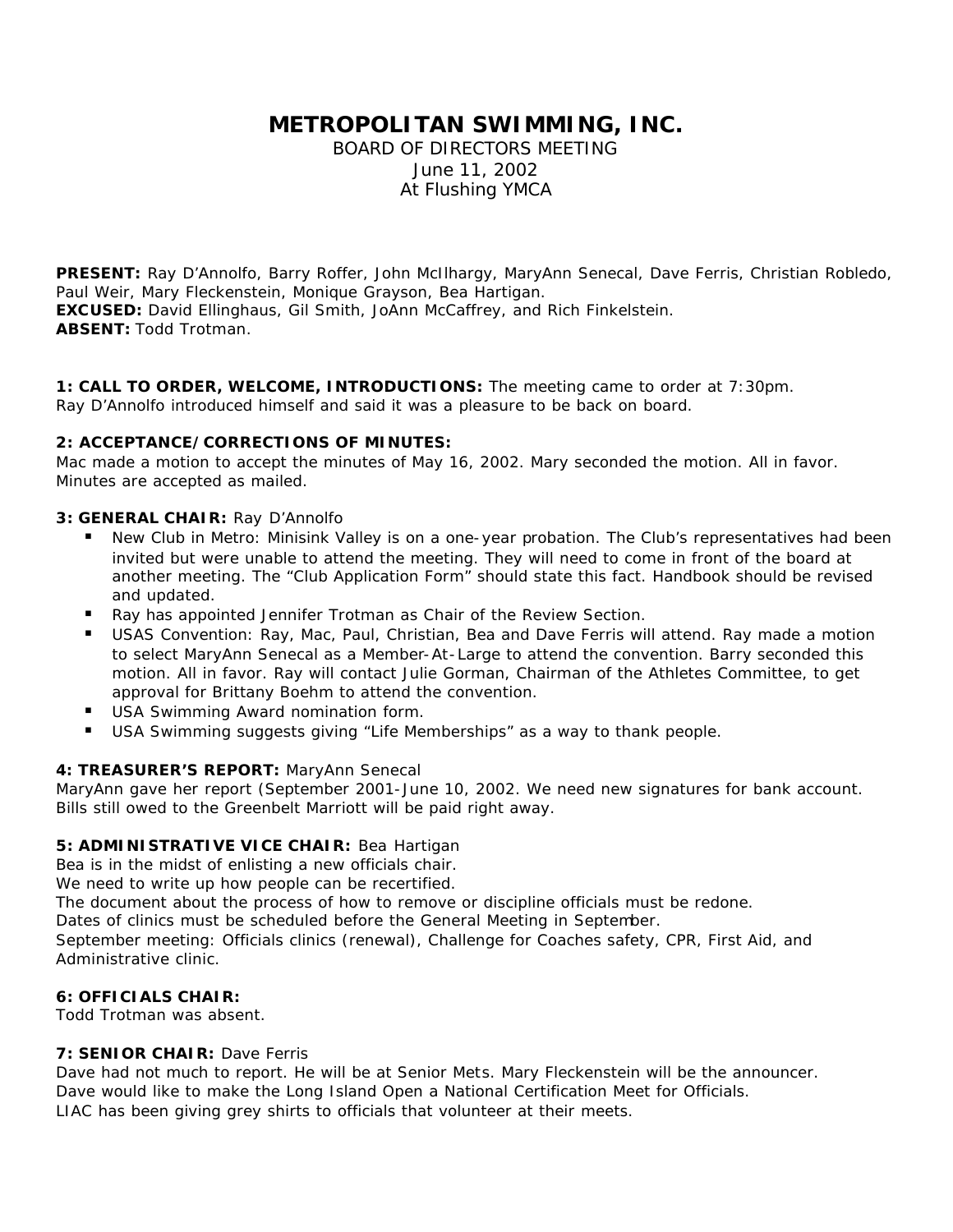The Metro Logo can be used, **unaltered**, by Clubs in Metropolitan Swimming: Stationery, shirts, etc…

### **8: AGE GROUP CHAIR:** John McIlhargy

Camp Committee is working on a schedule for the short course season.

### **9: COACHES' REPRESENTATIVE:** Gil Smith

Gil was unable to attend.

## **10: ATHLETES' REPRESENTATIVE:** Paul Weir & Christian Robledo

Paul & Christian thought that Zones went very well. Paul believes that Metro should have a written policy of sanctions for athletes that misbehave at Zones (for example steeling). The Code of Conduct should specify the sanctions.

There was a problem with some athletes wanting to wear the Fastskin suits instead of the Aquablade. For the next Zones, swimmers will still receive the suits but will be able to order and buy Fastkins (black with Metro Logo).

Barry said that Paul and Christian did a fantastic job at Zones.

## **11: ZONE TEAM COORDINATOR:** Barry Roffer

Everything is set for Zones in Buffalo. Athletes will receive shorts, t-shirts, sweatshirts, suit and caps. Things are also set for short course Zones (Spring 2003). Hotel will be closer to the pool (exit 3 of NJ Turnpike).

*Recommendation for Summer Zones*: swimmers 10 & under must go to the meet and stay with their parents. They would only have to pay for the equipment that they would receive at the meet.

## **12: REGISTRATION COORDINATOR:** Barry Roffer

Things are quiet at this moment.

#### **13: TECHNICAL PLANNING:** David Ellinghaus

David was away and unable to attend. Ray would like all Metro cuts to be ready and correct for the September meeting. Hopefully, a file could be made of all Metro cuts.

#### 14: SAFETY COORDINATOR: JoAnn McCaffrey

JoAnn was unable to attend.

**15: SWIM-A-THON:** Rich Finkelstein

Rich was unable to attend.

#### **16: ADAPTED AQUATICS:** Mary Fleckenstein

Bea is going to Seattle to attend the National Disability Championships (June 12, 2002).

#### **17: OLD BUSINESS:**

One more athlete is needed for the Review Committee. Ray suggested Brittany Boehm. Dave Ferris will ask her.

# **18: NEW BUSINESS:**

- ß Viking is asking to change their November 15-17 meet to November 1-3. Mary made a motion that the board calls Marist Swim Club for their approval on this matter. Mac seconded the motion. All were in favor. If Marist approves, the switch will be made.
- ß Farmingdale Swim Club: has announced that it must cancel all meets for the 2002-03 season: (November 17 and January 25-26).
- ß Tom, from Hy-Tek is looking to contact Riverbank Red Tails for outstanding debt.